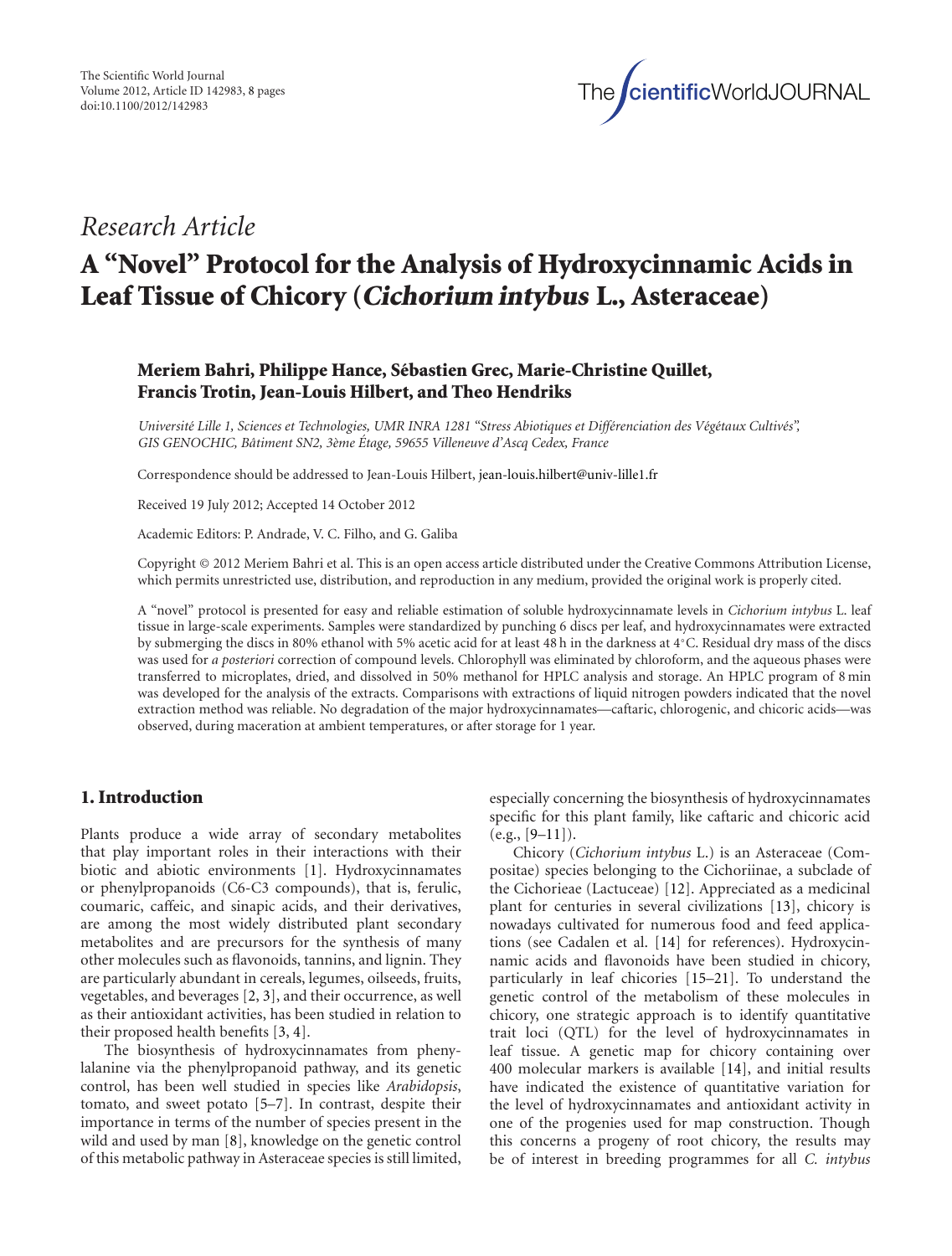cultigroups. Reliable methods of extraction and analysis of polyphenolic compounds in chicory have been reported with most of them being labour intensive and time consuming and require relative large quantities of material [16, 17, 19]. These methods are not well adapted when rapid sampling of large numbers of plants in the field or in a greenhouse is required, for instance to prevent developmental (and/or environmental) differences between the first and last plants sampled. In this paper, we describe a "novel" protocol that allows easy, practical, and reliable estimation of soluble hydroxycinnamate levels in chicory leaf tissue that can be scaled up in the light of QTL analyses requirements.

### **2. Materials and Methods**

*2.1. Plant Material.* The studied plants were K59 and K28, two industrial chicory genotypes selected from the improved Hungarian landrace population "Koospol" (Florimond-Desprez, Cappelle-en-Pévèle, France) and plants of the F1 progeny K59  $\times$  K28 [14]. The original plants had been cloned by cutting, and the clones were grown in an unheated glasshouse under natural light conditions. All the studied plants were in vegetative state.

*2.2. Chemicals.* All solvents used were of HPLC grade quality from VWR (West Chester, PA, USA). Authentic standards of caffeic, caftaric (*O*-caffeoyltartaric acid), and chlorogenic acid (5-*O*-caffeoylquinic acid) were purchased from Sigma-Aldrich (St. Louis, MO, USA). Chicoric acid (di-*O*-caffeoyltartaric acid) was supplied by ChromaDex, Inc. (Santa Ana, CA, USA).

*2.3. Extraction of Phenolic Acids.* Two leaves (per plant) of comparable physiological age, that is, at similar, but opposite, positions on the plant, were sampled. From each leaf, three pairs of discs (diameter 0.9 cm) from the upper, middle, and lower parts, respectively, were collected in a 1.7 mL reaction tube (M*µ*lTI, Sorenson Bioscience Inc, Salt Lake City, UT, USA), by using its lid as a card puncher. The discs of each pair were taken on the both sides of the midvein.

*2.3.1. "Novel" Method.* Immediately after sampling, the discs were submerged in 500 *µ*L of 80% ethanol and 5% acetic acid and allowed to macerate for at least 48 h at 4◦C in darkness. Thereafter, the discs were removed and dried to determine the residual dry weight, used for *a posteriori* correction of quantitative data.

*2.3.2. "Conventional" Method.* After sampling, tubes containing the discs were submerged in liquid nitrogen and the discs were crushed in the tube with a close-fitting pestle. The powder obtained was macerated for 1 hour at 4◦C in darkness with 500  $\mu$ L of 80% ethanol and 5% acetic acid. After centrifugation (2 min, 11180 g, 4◦C), the supernatant was transferred to a new tube.

For both methods, 100 *µ*L water and 500 *µ*L chloroform were added to each extract, and after vortexing and centrifugation (2 min, 11180 g,  $4°C$ ), 150  $\mu$ L of the chlorophyllfree aqueous phase was transferred to a well of a 96-well microplate (0.2 mL, Thermo-Fast 96, Low Profile, Thermo Scientific, UK), dried under vacuum, and dissolved in 100 *µ*L 50% methanol. The microplates were sealed (Thermo scientific, UK) and stored at −20◦C for future analyses.

*2.4. HPLC Analysis of Hydroxycinnamates.* HPLC analyses were performed on a Prominence Shimadzu System (Palaiseau, France) equipped with a photodiode array UVvis detector SPD-M20A (Shimadzu System). Standards were used to identify peaks by retention times and UV-vis spectra.

Initial analyses were carried out using a program of 36 minutes on a 150  $\times$  4,6 mm, 5  $\mu$ m LiChrospher RP-18 column (Phenomenex, USA), with a  $4 \text{ mm} \times 3 \text{ mm}$ guard column. 6 *µ*L of extract is injected and eluted with water (solvent A) and acetonitrile/2% acetic acid (solvent B). This method was adapted from previously described protocols [16, 22]. The column temperature was 25◦C, and the flow rate was maintained at 1 mL·min−1. A multistep linear gradient was applied to elude the sample (Table 3). The column was equilibrated for 5 minutes between injections.

A shorter multistep linear gradient was optimized to reduce the time of analysis (Table 3). The 8-minute program was achieved on a 75 <sup>×</sup> 4 mm, 4 *<sup>µ</sup>*m LiChrospher RP-18 column (Phenomenex, USA), with the guard column described previously. A 6 *µ*L sample of each extract was analyzed. Solvents were A: water/1% acetic acid and B: acetonitrile/2% acetic acid. Flow rate was 1.8 mL·min−1, oven temperature, 55◦C. Gradient steps are summarized in Table 3. The column was equilibrated for 2.8 min between each injection.

*2.4.1. LC/MS Analysis.* LC/MS analyses were conducted by a Quattro II tandem quadrupole mass spectrometer (Waters Micromass, Manchester, UK) fitted with an electrospray ionization (ESI) source after separation by LC (Hewlett-Packard Model HP 1100, Agilent, Palo Alto, CA, USA). Data were acquired with MassLynx 4.0 data software. Hydroxycinnamate standards were dissolved to a concentration of 0.1 mg·mL−1. The mass spectrometer was operated in negative mode, except for chlorogenic acid. The source was maintained at 120◦C. ESI interface was operated with a capillary voltage of 3.5 kV. The cone voltage was set at 30 V. Nitrogen was used as nebulization and drying gas. ESI mass spectra were acquired by scanning MS over the *m/z* range 240–700.

*2.4.2. MS/MS Analysis.* MS/MS analyses were performed by transmitting the appropriate precursor ion through MS (*m/z* 311) to the collision cell. The collision gas used was argon with an  $m/z$  311 collision energy of 15 eV.

*2.5. Test of Variability Induced by the Manipulators.* Four inexperienced testers without any relation to the experiment were instructed to pierce six discs from each of, in total,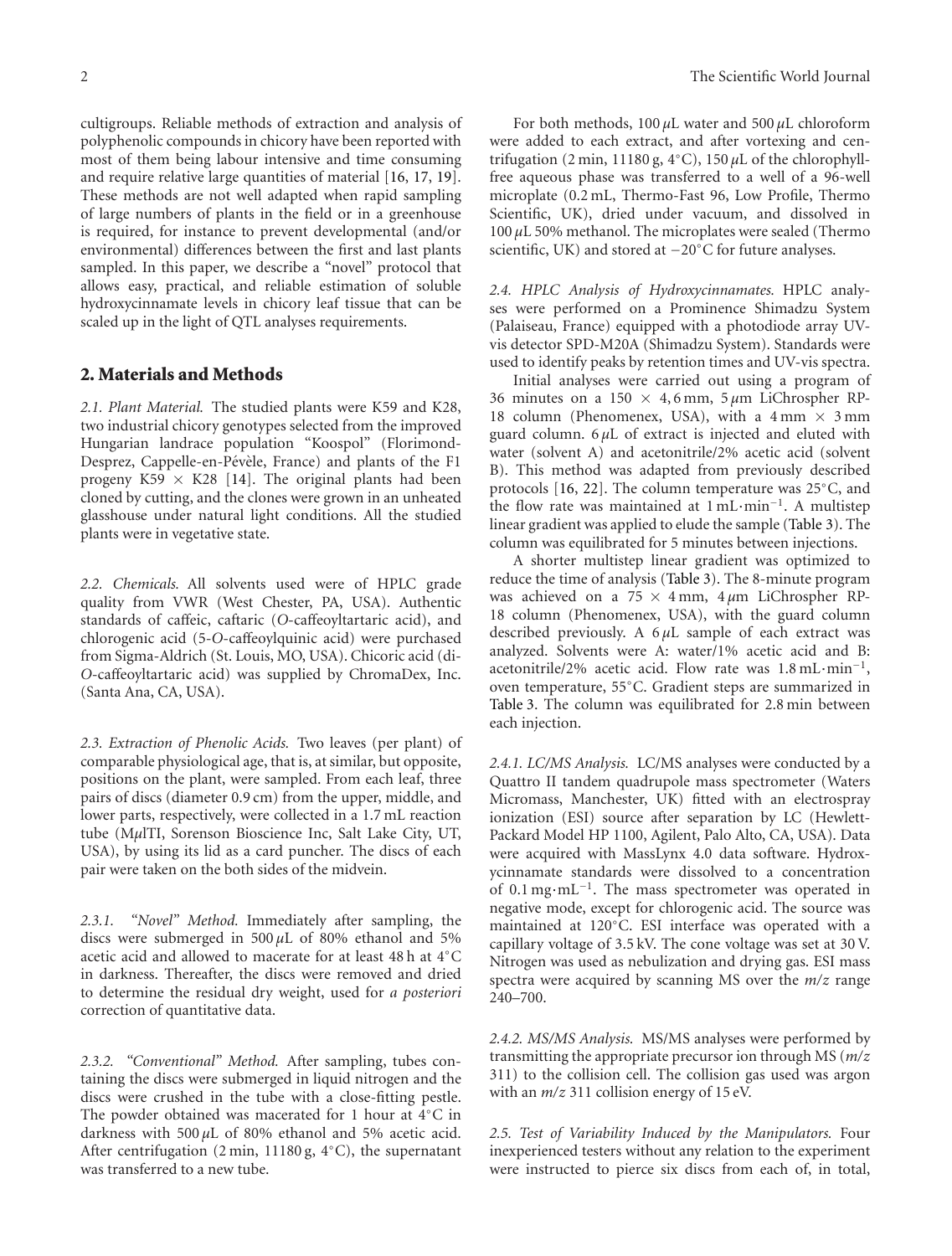24 chicory leaves at three defined places (bottom, middle, and top of the leaves). The discs were macerated with 80% ethanol and 5% acetic acid for one week, removed, and dried. Subsequent protocol steps were followed as described. The four results for each of the 24 leaves were statistically compared by ANOVA, according to the following model:

$$
Y = mean + \text{tester} + \text{leaf} + \text{error}, \tag{1}
$$

where "mean" is the constant, "tester" measures the effects of having 4 different manipulators, "leaf" accounts for differences between 24 samples, and "error" is the residual term.

*2.6. Statistical Analyses.* Statistics were conducted with Systat 12 Version 12.00.08, SPSS Inc., Chicago, IL, USA. Differences between samples were tested using ANOVA.

#### **3. Results and Discussion**

*3.1. Comparison between "Novel" and a "Conventional" Extraction Method and Identification of the Major Hydroxycinnamic Acids.* Freezing and crushing fresh leaves in liquid nitrogen is a classical approach in polyphenolic extraction. This is generally followed by solvent extraction comprising selected variations with regards to solvent systems and time and manner of maceration. A critical precaution in the "conventional" method is to prevent the tissue or the powder to absorb humidity, which is liable to reactivate liberated enzymes that may modify or denature compounds of interest, like polyphenol oxidases [23]. The process of thawing is therefore common prior to extract being submerged in the maceration solution. In contrast, the extraction step in the "novel" protocol is based on combining a rapid fixation of tissue structure and proteins, as in preparations of tissues for histological analyses, and the liberation by diffusion of compounds, soluble in the maceration solution, in our case hydroxycinnamates.

To compare the efficacy of the "novel" method with the "conventional" extraction method, samples obtained by extracting equal amounts of leaf tissue by the two different methods were analysed. As the aim is to study hundreds of plants for genetic analysis, the fresh material was reduced to 6 discs (∼70 mg FW) punched from upper, middle, and lower parts of a leaf with the lid of a 1.5 mL reaction tube. The maceration solution was 80% ethanol and 5% acetic acid, chosen as the most efficient solvent in the panoply commonly proposed to extract polyphenols. Similarly, chloroform turned out to be a judicious solvent to eliminate chlorophylls and to preserve molecules of interest (data not shown). HPLC chromatograms recorded at 280 nm showed similar profiles for the two methods, suggesting that the "novel" method is as efficient as the conventional one (Figure 1).

In the chromatograms, three main peaks were attributed to caftaric acid, chlorogenic acid, and chicoric acid by comparing their retention time and UV spectra with that of standard compounds, and their identity was confirmed by LC/MS analysis. The caftaric acid molecular ion was detected

at *m/z* 311 (MW 312), and MS/MS analysis showed the presence of two main fragment ions, at *m/z* 179 and 149*,* corresponding to caffeic acid and tartaric acid, respectively, as well as a smaller signal at *m/z* 135, corresponding to the decarboxylation product of caffeic acid. The absence of the ion *m/z* 623 in MS/MS chromatograms, that would correspond to a dimer of caftaric acid, suggests that it is *cis*caftaric acid [24]. The molecular ion  $[M+H]^+$  of chlorogenic acid was detected at *m/z* 355 (MW 354), and the ion [M-H]<sup>−</sup> of chicoric acid at *m/z* 473 (MW 474). The data reveal that chicoric acid was the most abundant compound, followed by caftaric and chlorogenic acids (Figure 1), thereby agreeing with results from previous studies on other varieties of *C. intybus* L. [17, 19, 22] or *C. endivia* L. [16].

Quantitative differences between the "novel" method and the "conventional" extraction method were investigated by comparing the levels of the most abundant compounds obtained from 6 leaves taken from 3 different plants (Table 1). Pair-wise comparisons of samples, that is, between two similar leaves from the same plant (samples 1 and 2, 3 and 4, and 5 and 6), showed reproducible differences in the levels of caftaric, chlorogenic, and chicoric acids extracted by the two methods. This indicated that the "novel" extraction method is at least as reliable as the more conventional method.

In general, the overall levels of hydroxycinnamates extracted with the "novel" method were higher than those in the conventional method (Table 1). One possible cause for these differences may be the time of maceration in the "conventional" method in comparison to the "novel" method, that is, 1 h versus 48 h, respectively. The selective influence on chicoric acid, characterized by major quantitative changes in comparison to caftaric and chlorogenic acids (Table 1), is unclear. In this respect, it is interesting to note that in an assay referred to as a validated method to determine caftaric acid, chicoric acid, chlorogenic acid, and echinacoside content in plant materials of *Echinacea* species, samples are prepared by extracting 0.125 g powdered material by shaking (ultrasonic) in 25 mL 70% (v/v) ethanol for 15 min only (Method 106.000 of the Institute for Nutraceutical Advancement [25, 26]). An alternative explanation may be that levels of chicoric acid in the conventional method extracts are reduced by the activity of enzymes released from the tissue upon grinding and maceration. As shown for *Echinacea purpurea* (L.) Moench preparations [23], chicoric acid does not seem to be stable under conditions where oxidative degradation of caffeic acid derivatives are inhibited, and it was found that under these conditions an esterase hydrolyzing the ester bonds between tartaric acid and caffeic acid is still active. Our results (Table 1) did not allow discriminating between these two possibilities. Further research is required to resolve this difference between the two extraction methods. Nonetheless, extraction by the "novel" method seems to prevent degradation of the three selected compounds, a mechanism most probably linked to the precipitation of enzymes within the tissue and therefore making them unavailable in the maceration solution.

Chromatograms of some samples extracted by the "novel" method show in some instances a very small peak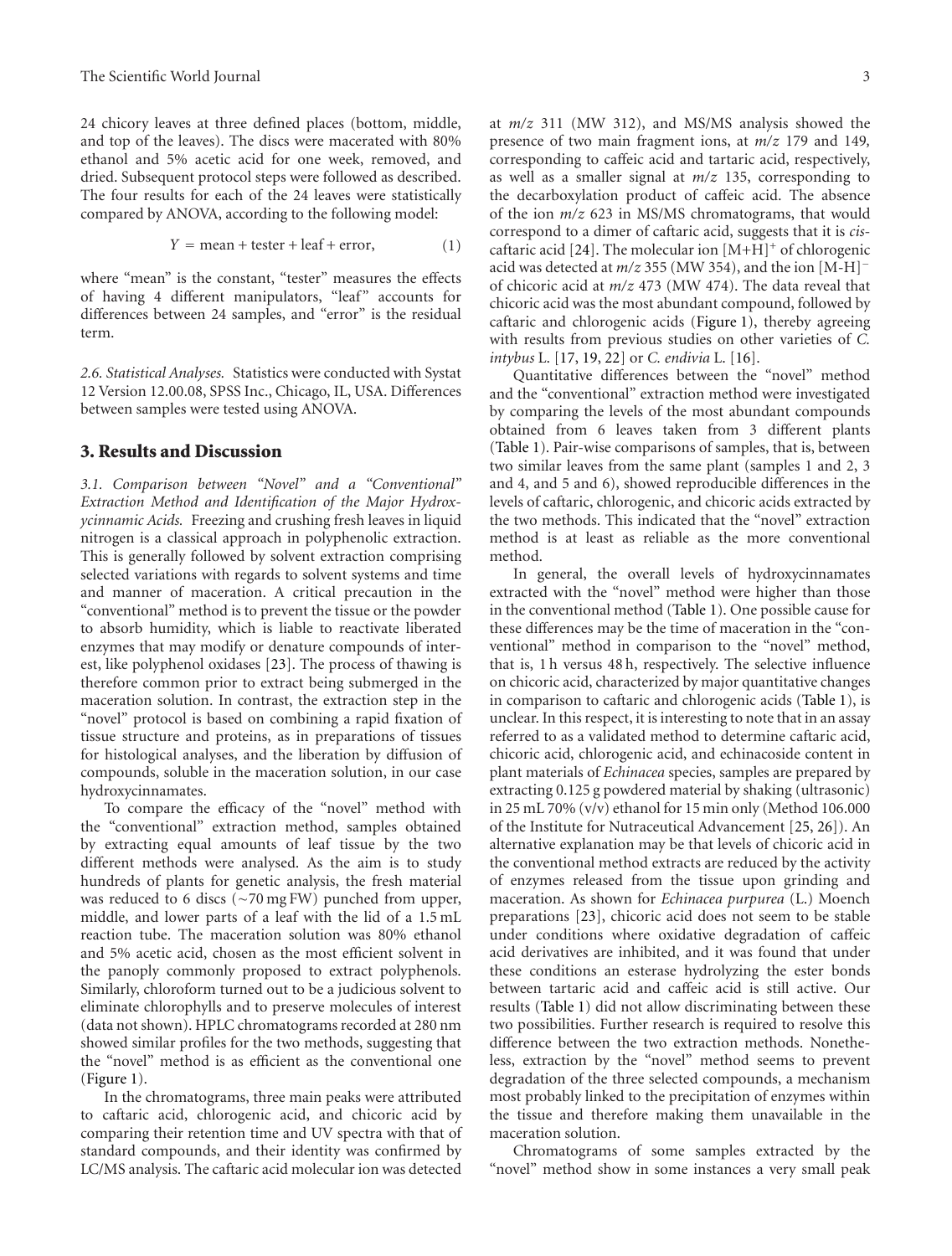

Figure 1: Chromatographic profiles of chicory leaves at 280 nm. Dotted line and continuous line represent HPLC profiles obtained for the same fresh leaf tissue area with a "conventional" liquid nitrogen grinding and the "novel" method, respectively.

Table 1: Levels of caftaric, chlorogenic and chicoric acids in extracts obtained by the "novel" method and a "conventional" method. Similar amounts of tissue sampled from 2 comparable leaves from 3 different chicory plants were extracted by the two methods, and quantities of the hydroxycinnamate compounds in the extracts were determined by HPLC (see text for details). Content are expressed in *µ*g/cm2 of fresh leaf tissue area.

| Sample         | Compound | "Novel"                 |      | "Conventional"          |      | Novel/conventional (%) |
|----------------|----------|-------------------------|------|-------------------------|------|------------------------|
|                |          | $\mu$ g/cm <sup>2</sup> | $\%$ | $\mu$ g/cm <sup>2</sup> | $\%$ |                        |
| $\mathbf{1}$   | Caf      | 7.1                     | 26.2 | 7.6                     | 33.4 | 92.6                   |
|                | Chlo     | 5.8                     | 21.7 | 5.8                     | 25.2 | 101.4                  |
|                | Chic     | 14.1                    | 52.1 | 9.5                     | 41.4 | 148.4                  |
|                | Sum      | $27\,$                  | 100  | 22.9                    | 100  | 117.9                  |
| $\overline{c}$ | Caf      | 6.8                     | 25.1 | 7.6                     | 33.2 | 89.9                   |
|                | Chlo     | 6.2                     | 22.9 | 5.7                     | 24.8 | 109.7                  |
|                | Chic     | 14.2                    | 52.1 | 9.6                     | 42   | 147.6                  |
|                | Sum      | 27.2                    | 100  | 22.8                    | 100  | 119                    |
|                | Caf      | 13.8                    | 19.1 | 16                      | 28.7 | 86                     |
| 3              | Chlo     | 15.8                    | 21.9 | 16.6                    | 29.9 | 94.6                   |
|                | Chic     | 42.5                    | 59   | $23\,$                  | 41.4 | 184.3                  |
|                | Sum      | 72                      | 100  | 55.7                    | 100  | 129.2                  |
|                | Caf      | 13.9                    | 18.9 | 16                      | 28.6 | 87.2                   |
| $\overline{4}$ | Chlo     | 15.7                    | 21.2 | 16.7                    | 29.9 | 93.8                   |
|                | Chic     | 44.2                    | 59.9 | 23.1                    | 41.5 | 191.1                  |
|                | Sum      | 73.8                    | 100  | 55.8                    | 100  | 132.2                  |
|                | Caf      | 11.3                    | 17.9 | 7.8                     | 18.7 | 145.5                  |
| 5              | Chlo     | 16.8                    | 26.5 | 13.9                    | 33.2 | 121.2                  |
|                | Chic     | 35.3                    | 55.7 | 20.1                    | 48.1 | 176.1                  |
|                | Sum      | 63.5                    | 100  | 41.7                    | 100  | 152.1                  |
| 6              | Caf      | 11.4                    | 17.9 | $8.8\,$                 | 20.3 | 128.8                  |
|                | Chlo     | 16.8                    | 26.4 | 14.2                    | 32.5 | 118.8                  |
|                | Chic     | 35.5                    | 55.7 | 20.6                    | 47.2 | 172.3                  |
|                | Sum      | 63.7                    | 100  | 43.6                    | 100  | 146.1                  |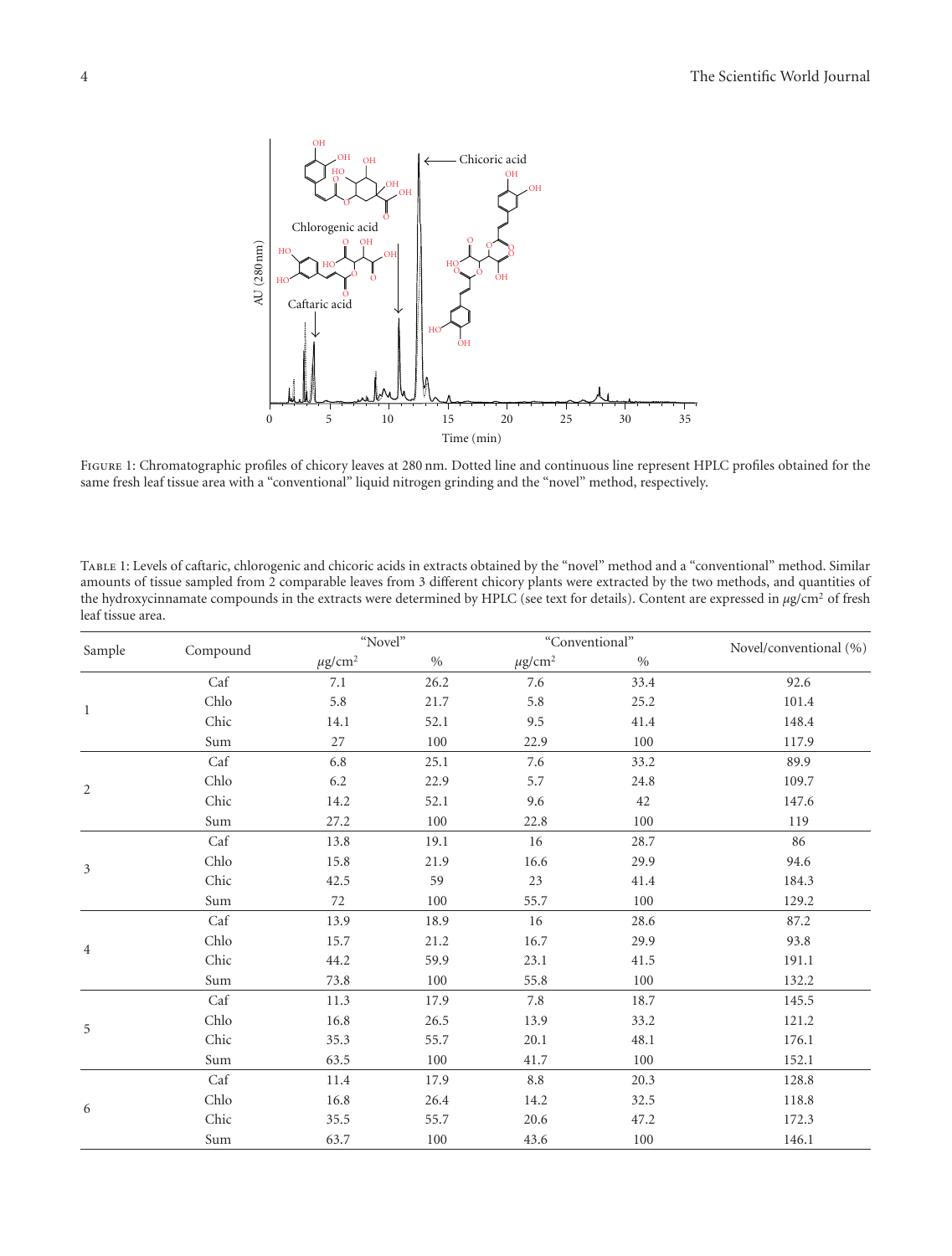corresponding to the position of caffeic acid. However, in the material analysed so far, caffeic acid levels remained below the level of detection and quantification. Caffeic acid was identified in leaves of root chicory "Magdeburg" [27], and it was also detected in some salad chicories, like Chioggia, Grumolo, Castelfranco, and Verona [18]. However, in other cultigroups, caffeic acid was not detected in free form but only esterified with quinic or tartaric acid [16, 17, 19, 22, 24, 27]. Characterization of the other minor peaks present in the chromatograms is in progress. In comparison with previous investigations in chicory varieties, the presence of gallic acid, protocatechuic acid, and other caffeoyl quinic and tartaric derivatives can be expected. Flavonoids identified in green chicory varieties are kaempferol, quercetin, luteolin, and apigenin, often bound to glucose, or a glucuronide [16– 20, 22, 24, 27]. Nonetheless, a focus on caftaric, chlorogenic, and chicoric acids for QTL analysis is justified, since they are the main phenolic compounds in chicory leaves irrespective of the age of the plant or culture conditions, representing ∼60% of total phenolic acids detected in our extracts.

*3.2. Test of Variability Induced by the Manipulators.* A possible source of variation in the "novel" protocol could be the sampling of the 6 discs per leaf by the experimenter. To test this, four inexperienced persons were instructed to sample 6 discs of 24 leaves, 2 at the top, 2 in the middle, and 2 at the base, and each pair was separated by the midvein. Thereafter the discs were extracted as described, the extracts analysed by HPLC, and the results obtained for each of the 24 leaves sampled by the 4 different experimenters were compared (Figure 2). ANOVA tests indicated that there were no significant differences between the results obtained by the 4 testers ( $P > 0.05$ , italic values, Table 2). As each leaf was sampled 4 times (i.e., 24 discs per leaf), and thus the positions at the top, middle, or lower portion of the leaf at which the discs were taken differed for each of the experimenters, this indicated that the method allows reliable sampling by inexperienced interchangeable persons.

*3.3. Optimization and Characteristics of the "Novel" Protocol.* To further speed up sampling in the "novel" protocol, discs were directly submerged in maceration solution without determination of fresh mass. Instead, the dry mass of the discs was determined after extraction. As investigated in a separate experiment on 6 different plants, dry mass prior extraction represented on average  $15.7\% \pm 1.5$  of disc's fresh mass, whereas this was  $12.8\% \pm 0.9$  for the residual dry mass after extraction of the discs. The constancy between fresh mass and the dry mass after extraction thus allows a correction of the hydroxycinnamate levels for the amount of tissue extracted.

To evaluate the influence of temperature on extraction, two temperatures of maceration were tested on 12 samples: 4◦C and 22◦C. Pair-wise comparison of HPLC profiles showed that they overlapped, and ANOVA tests on peak areas revealed no significant differences (*P >* 0*.*05) between the two temperatures. This seems to confirm a lack of enzymatic



Leaf number

AU

Figure 2: Histogram representing the contents (arbitrary unity) in caftaric acid (grey), chlorogenic acid (black), and chicoric acid (white) for each of the 24 different leaves analyzed by four inexperienced testers. The differences obtained between the manipulators are showed by the standard deviations (no significant differences; see Table 2).

degradation of hydroxycinnamate compounds in extracts obtained by the "novel" protocol.

With regards to the maceration time, 4 samples from the same leaf were macerated for 24, 48, 72, or 96 hours. No qualitative differences were detected between the samples. At the quantitative level, 24 hours of maceration were slightly less efficient than the more prolonged periods of maceration. Taken together, these observations indicate that for the "novel" method, no strict temperature conditions are necessary and that maceration time can be adapted according to the number of plants to be analysed and to the number of persons conducting the work.

Though maceration takes a relative long time, this is compensated for by its ease, and by the high number of samples that can be treated at the same time. Furthermore, the number of disposables used is low, and there is no need for additional transfers and treatments that may require specialized (expensive) equipment when a large numbers of sample are to be processed simultaneously. Considering the number of samples needed for quantitative genetic analyses, the storage in micro-well plates is convenient, and the microwell plate format can also be used for further analyses of the samples, that is, the evaluation of antioxidant capacity using multiantioxidant assay systems (e.g., DPPH $\bullet$ , ABTS $\bullet^+$ , or FRAP assays [28–30]).

To investigate the stability of samples conserved in 50% methanol, 36 extracts were reanalysed one year after storage at −20◦C. Comparisons of HPLC profiles showed that quantitative differences between the two analyses were within the range of standard errors. This confirmed once more the absence of enzymatic degradation and indicated that samples can be safely stored in 50% methanol for a long time at −20◦C before analysis.

*3.4. Improvement of HPLC Program.* Having established the conditions for the extraction of hydroxycinnamic acids in the "novel" protocol, the HPLC method was adapted to reduce the time of analysis. The results obtained with the initial method indicated that the separation on C18 reversed phase silica gave reliable results upon analysis of the chicory extracts. To achieve faster analysis, separation was carried out on a 75 mm long LiChrospher RP-18 column, rather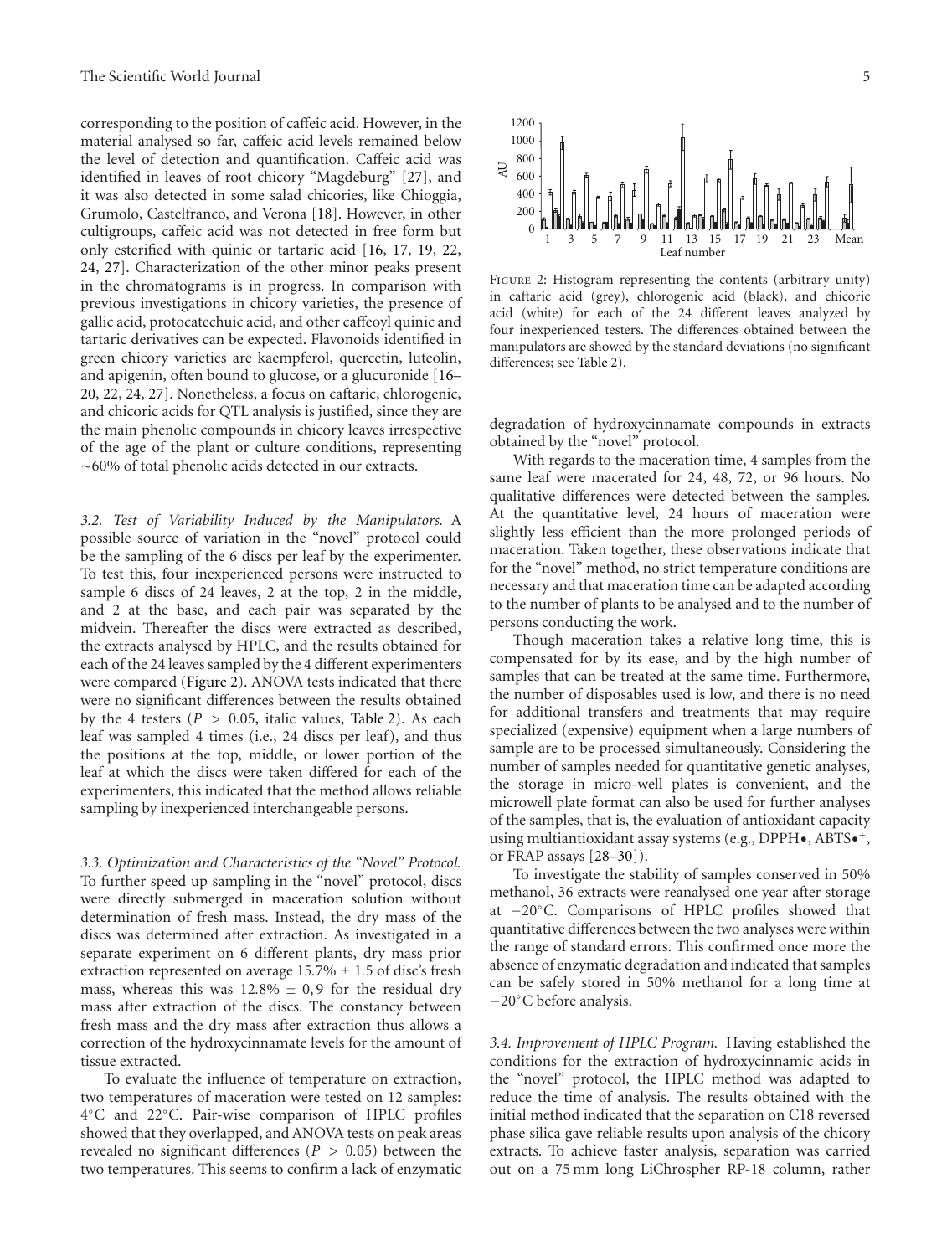| Variables and source of variation | Degree of freedom | Mean square | F-ratio | $P$ value |
|-----------------------------------|-------------------|-------------|---------|-----------|
| Caftaric acid                     |                   |             |         |           |
| Tester                            | 3                 | 0.005       | 2.67    | 0.054     |
| Leaf                              | 23                | 0.096       | 49.63   | < 0.001   |
| Error                             | 68                | 0.002       |         |           |
| Chlorogenic acid                  |                   |             |         |           |
| Tester                            | 3                 | 0.004       | 0.266   | 0.850     |
| Leaf                              | 23                | 0.376       | 23.11   | < 0.001   |
| Error                             | 68                | 0.016       |         |           |
| Chicoric acid                     |                   |             |         |           |
| Tester                            | 3                 | 0.005       | 0.869   | 0.461     |
| Leaf                              | 23                | 0.118       | 21.75   | < 0.001   |
| Error                             | 68                | 0.005       |         |           |

Table 2: ANOVA of caftaric, chlorogenic, and chicoric acid contents estimations of 24 chicory leaves extracted by 4 different testers using the "novel" method.

Table 3: Solvent gradients in the "long" and "short" HPLC analyses of hydroxycinnamates in extracts of chicory leaf tissue. Solvent A consisted of water for the "long" program and water/1% acetic acid for the "short" program.

|               | Long program (36 minutes) | Short program (8 minutes) |                  |  |
|---------------|---------------------------|---------------------------|------------------|--|
| Time<br>(min) | Solvent A $(\% )$         | Time<br>(min)             | Solvent A $(% )$ |  |
| $\theta$      | 100                       | $\theta$                  | 94               |  |
| 2             | 92                        | 1.4                       | 90               |  |
| 5             | 87                        | 4.2                       | 84.3             |  |
| 15            | 85                        | 4.4                       | 81               |  |
| 16            | 83.5                      | 4.8                       | $\mathbf{0}$     |  |
| 18            | 81.5                      | 5.2                       | 94               |  |
| 22            | 80                        |                           |                  |  |
| 26            | $\theta$                  |                           |                  |  |
| 29            | $\theta$                  |                           |                  |  |
| 31            | 100                       |                           |                  |  |

than the 150 mm one used in the previous method, and elution solvent composition and proportion were adjusted (Table 3). This resulted in a reduction of the time of HPLC-DAD analysis to 8 min without loss of baseline separation of the components of interest (Figure 3).

Pure hydroxycinnamic acids and chicory extracts were used to validate the adapted HPLC analytical method. Sequential analyses of standards (chlorogenic, caffeic, and chicoric acids, cf. insert Figure 3), diluted series of chicory leaf extract, and chicory leaf extract spiked with standards, each followed by a sample of extraction solution, were repeated 3 times per day on 6 different days. After the comparison of the UV spectra, no endogenous interference at the retention time of the hydroxycinnamic acids was detected in the blanks following each analysis from sample extract. Overall, no interfering peaks were observed from the matrix extract, and peak purity was higher than 90% for any eluted compound. Resolution was higher than 1.5 for all peaks. Finally, robustness of the method was tested



FIGURE 3: HPLC profile of chicory leaves with the "short program," using the "novel" method. Peak identifications: (1) caftaric acid, (2), chlorogenic acid, (3) caffeic acid (insert), and (4) chicoric acid. Chromatogram was recorded at 320 nm.

by successively decreasing the parameters temperature, flow rate, and acetic acid concentration by 10% and 20%. None of these adjustments resulted in significant differences (*P >* 0*.*05), and similarity for quantitative values was higher than 95%.

To quantify hydroxycinnamic acids levels in extracts, an external standard method based on peak areas of the eluted compounds was used. Working range concentration for each compound was estimated from dilution series of a sample extract, and chlorogenic acid was used to construct a five-point calibration curve (0.5–150 *<sup>µ</sup>*g·mL−1) applying a least-squares regression analysis. A good linear relationship was obtained with a correlation coefficient of 0.997. The LOD (limit of detection: concentration of compound yielding a signal/noise ratio of 3 : 1) and the LOQ (limit of quantification: concentration of compound yielding a signal/noise ratio of 10 : 1) obtained, 0.07 *<sup>µ</sup>*g·mL−<sup>1</sup> and 0.24 *<sup>µ</sup>*g·mL−1, respectively, were suitable for quantitative analyses of hydroxycinnamic acid levels in chicory extracts.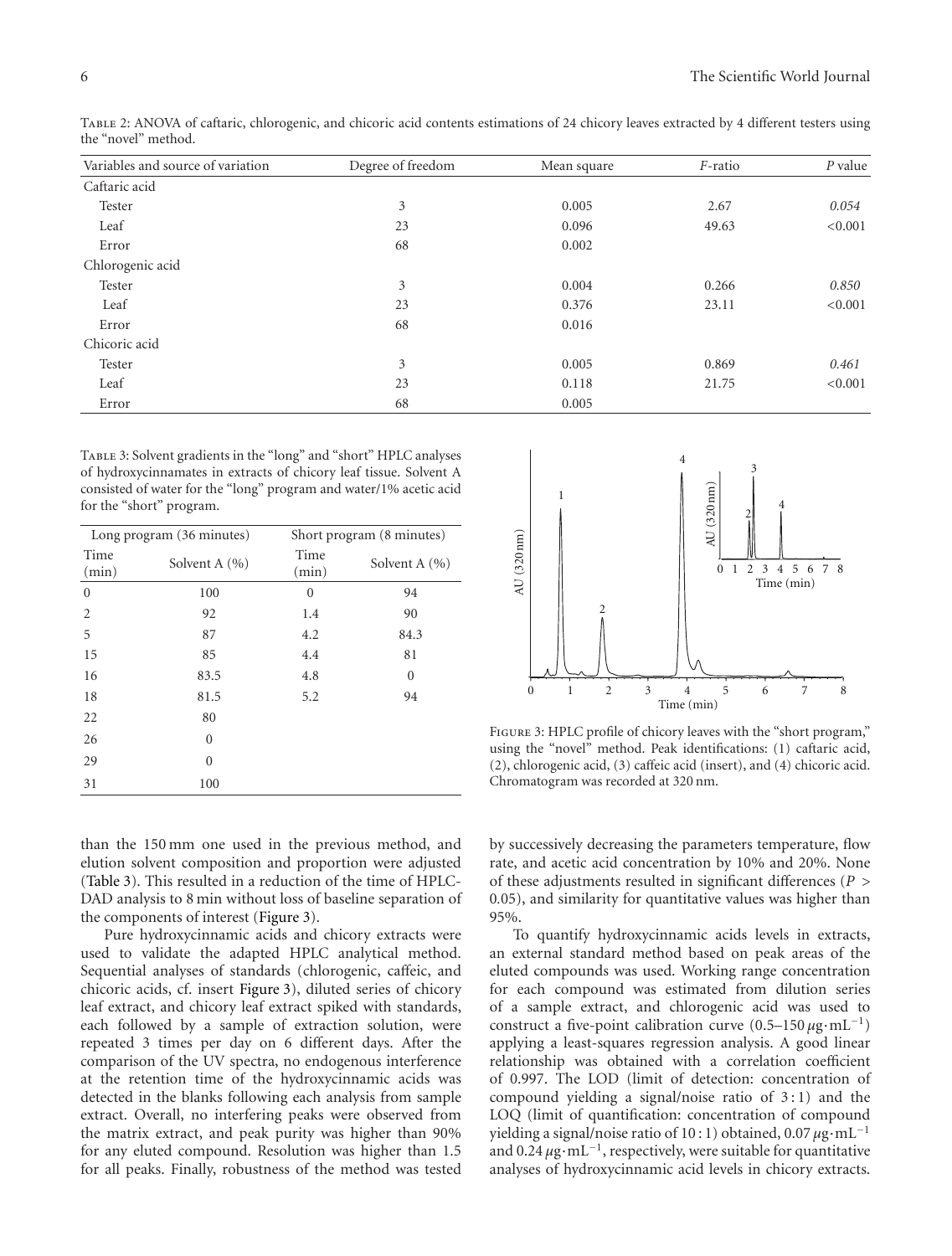Repeatability and reproducibility for retention times and of quantifications were higher than 97%. Accuracy was assessed by analyzing chicory extract before and after spiking with three different concentrations of standards (0.06, 0.12, and  $0.25 \mu$ g·mL<sup>-1</sup>), and quantities recovered ranged between 96% and 108%.

In conclusion, the estimation of soluble hydroxycinnamic acid levels in chicory leaf tissue by the protocol presented in this study proved to be easy and reliable and allows a rapid screening of the phenolic acids content in leaves of different chicory cultigroups, and possibly also in other leafy vegetables or pharmaceutical herbs (e.g., [31, 32]). As the extraction part of the "novel" protocol does not require liquid nitrogen to preserve the material sampled, it is particularly suited for sampling large numbers of plants in a greenhouse or in the field. Considering the number of samples needed for quantitative genetic analyses, the storage in micro-well plates is convenient, and the microwell plate format can also be used for further analyses of the samples, for example, the evaluation of antiradical capacity. Preliminary results indicated that the "novel" protocol is a useful tool in the identification of QTL for the level of hydroxycinnamates in chicory leaf tissue. After sampling near 1800 leaves, followed by quantitative analyses using the new HPLC protocol, average concentrations were determined as 246 <sup>±</sup> 120 mg·kg−<sup>1</sup> FW for caftaric acid,  $130 \pm 92$  mg⋅kg<sup>-1</sup> FW for chlorogenic acid, and 370 ± 202 mg·kg−<sup>1</sup> FW for chicoric acid.

#### **Acknowledgments**

The authors would like to thank Bruno Desprez for providing seeds of the Koospol population from which the plants analysed were derived, students of University of Lille for testing the protocol, and Angélique Bourceaux, Cédric Glorieux, Nathalie Faure, and Eric Schmitt from the "Plateforme de culture en environnement contrôlé" for taking care of the plants. Critical reading of the paper by David Gagneul and Theeshan Bahorun (University of Mauritius) has also been greatly appreciated. M. Bahri was supported by a doctoral fellowship 50% from the Région Nord-Pas de Calais, France, and 50% from the GIS GENOCHIC (SAS Leroux, Orchies) in the Project Plant TEQ2.

#### **References**

- [1] R. A. Dixon and N. L. Paiva, "Stress-induced phenylpropanoid metabolism," *Plant Cell*, vol. 7, no. 7, pp. 1085–1097, 1995.
- [2] C. Manach, A. Scalbert, C. Morand, C. Rémésy, and L. Jiménez, "Polyphenols: food sources and bioavailability," *American Journal of Clinical Nutrition*, vol. 79, no. 5, pp. 727– 747, 2004.
- [3] F. Shahidi and A. Chandrasekara, "Hydroxycinnamates and their *in vitro* and *in vivo* antioxidant activities," *Phytochemistry Reviews*, vol. 9, no. 1, pp. 147–170, 2010.
- [4] J. C. Cheng, F. Dai, B. Zhou, L. Yang, and Z. L. Liu, "Antioxidant activity of hydroxycinnamic acid derivatives in

human low density lipoprotein: mechanism and structureactivity relationship," *Food Chemistry*, vol. 104, no. 1, pp. 132– 139, 2007.

- [5] L. Hoffmann, S. Besseau, P. Geoffroy et al., "Silencing of hydroxycinnamoyl-coenzyme A shikimate/quinate hydroxycinnamoyltransferase affects phenylpropanoid biosynthesis," *Plant Cell*, vol. 16, no. 6, pp. 1446–1465, 2004.
- [6] R. Niggeweg, A. J. Michael, and C. Martin, "Engineering plants with increased levels of the antioxidant chlorogenic acid," *Nature Biotechnology*, vol. 22, no. 6, pp. 746–754, 2004.
- [7] R. J. A. Villegas and M. Kojima, "Purification and characterization of hydroxycinnamoyl D-glucose. Quinate hydroxycinnamoyl transferase in the root of the sweet potato, *Ipomoea batatas* Lam," *Journal of Biological Chemistry*, vol. 261, no. 19, pp. 8729–8733, 1986.
- [8] V. A. Funk, R. J. Bayer, S. Keeley et al., "Everywhere but Antartica: using a supertree to understand the diversity and distribution of the Compositae," *Biologiske Skrifter*, vol. 55, pp. 343–374, 2005.
- [9] K. Schütz, D. R. Kammerer, R. Carle, and A. Schieber, "Characterization of phenolic acids and flavonoids in dandelion (*Taraxacum officinale* WEB. ex WIGG.) root and herb by highperformance liquid chromatography/electrospray ionization mass spectrometry," *Rapid Communications in Mass Spectrometry*, vol. 19, no. 2, pp. 179–186, 2005.
- [10] A. Romani, P. Pinelli, C. Galardi, G. Sani, A. Cimato, and D. Heimler, "Polyphenols in greenhouse and open-air-grown lettuce," *Food Chemistry*, vol. 79, no. 3, pp. 337–342, 2002.
- [11] J. Hudec, M. Burdová, L. Kobida et al., "Antioxidant capacity changes and phenolic profile of *Echinacea purpurea*, nettle (*Urtica dioica* L.), and dandelion (*Taraxacum officinale*) after application of polyamine and phenolic biosynthesis regulators," *Journal of Agricultural and Food Chemistry*, vol. 55, no. 14, pp. 5689–5696, 2007.
- [12] N. Kilian, B. Gemeinholzer, and H. W. Lack, "Cichorieae," in *Systematics, Evolution and Biogeography of the Compositae*, V. A. Funk, A. Susanna, T. Stuessy, and R. Bayer, Eds., IAPT, Vienna, Austria, 2009.
- [13] R. Kandeler and W. R. Ullrich, "Symbolism of plants: examples from European-Mediterranean culture presented with biology and history of art," *Journal of Experimental Botany*, vol. 60, no. 14, pp. 3973–3974, 2009.
- [14] T. Cadalen, M. Mörchen, C. Blassiau et al., "Development of SSR markers and construction of a consensus genetic map for chicory (*Cichorium intybus* L.)," *Molecular Breeding*, vol. 25, no. 4, pp. 699–722, 2010.
- [15] A. Papetti, M. Daglia, and G. Gazzani, "Anti- and pro-oxidant activity of water soluble compounds in *Cichorium intybus* var. silvestre (Treviso red chicory)," *Journal of Pharmaceutical and Biomedical Analysis*, vol. 30, no. 4, pp. 939–945, 2002.
- [16] R. Llorach, F. A. Tomás-Barberán, and F. Ferreres, "Lettuce and chicory byproducts as a source of antioxidant phenolic extracts," *Journal of Agricultural and Food Chemistry*, vol. 52, no. 16, pp. 5109–5116, 2004.
- [17] M. Innocenti, S. Gallori, C. Giaccherini, F. Ieri, F. F. Vincieri, and N. Mulinacci, "Evaluation of the phenolic content in the aerial parts of different varieties of *Cichorium intybus* L," *Journal of Agricultural and Food Chemistry*, vol. 53, no. 16, pp. 6497–6502, 2005.
- [18] M. Rossetto, A. Lante, P. Vanzani, P. Spettoli, M. Scarpa, and A. Rigo, "Red chicories as potent scavengers of highly reactive radicals: a study on their phenolic composition and peroxyl radical trapping capacity and efficiency," *Journal of*